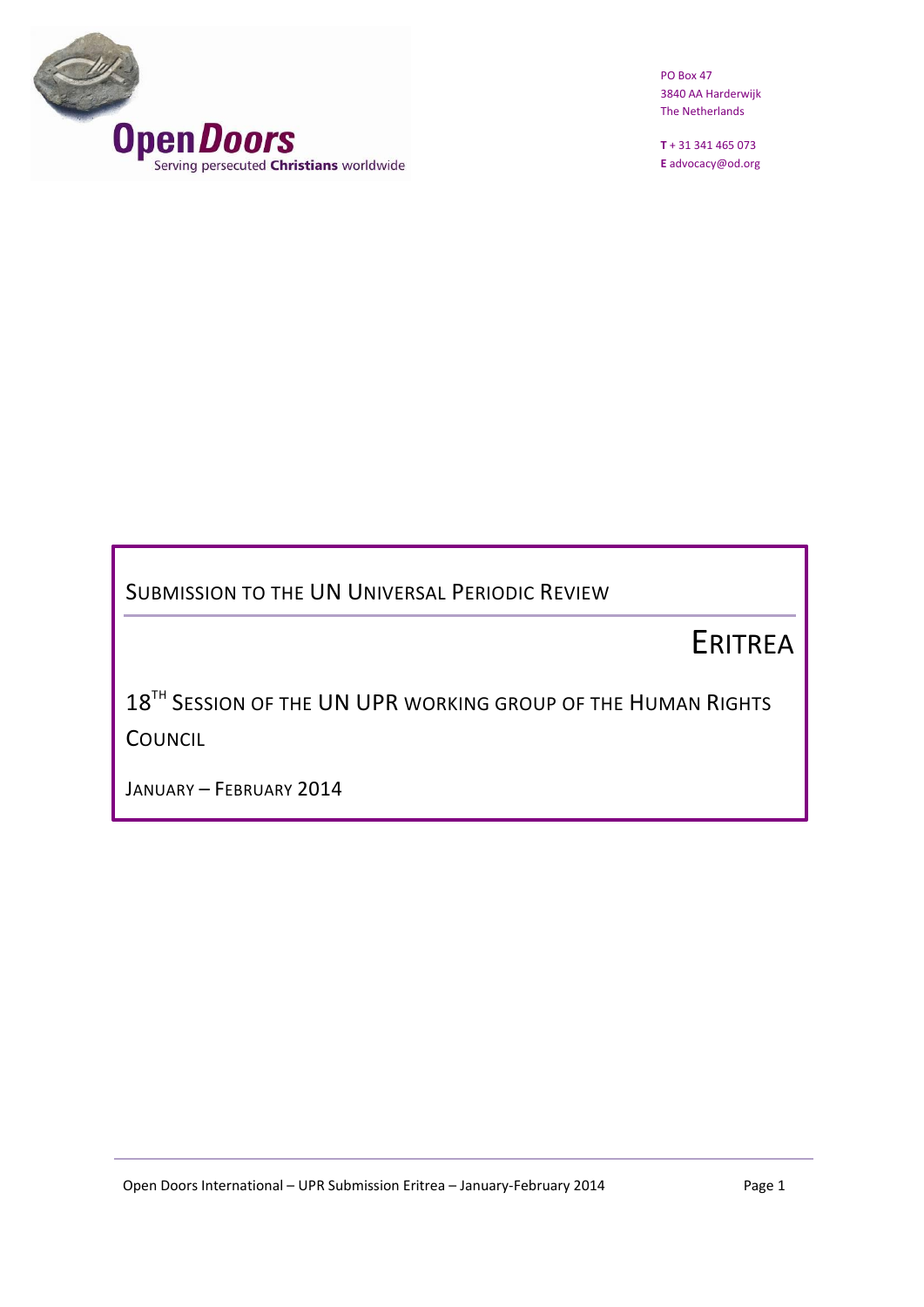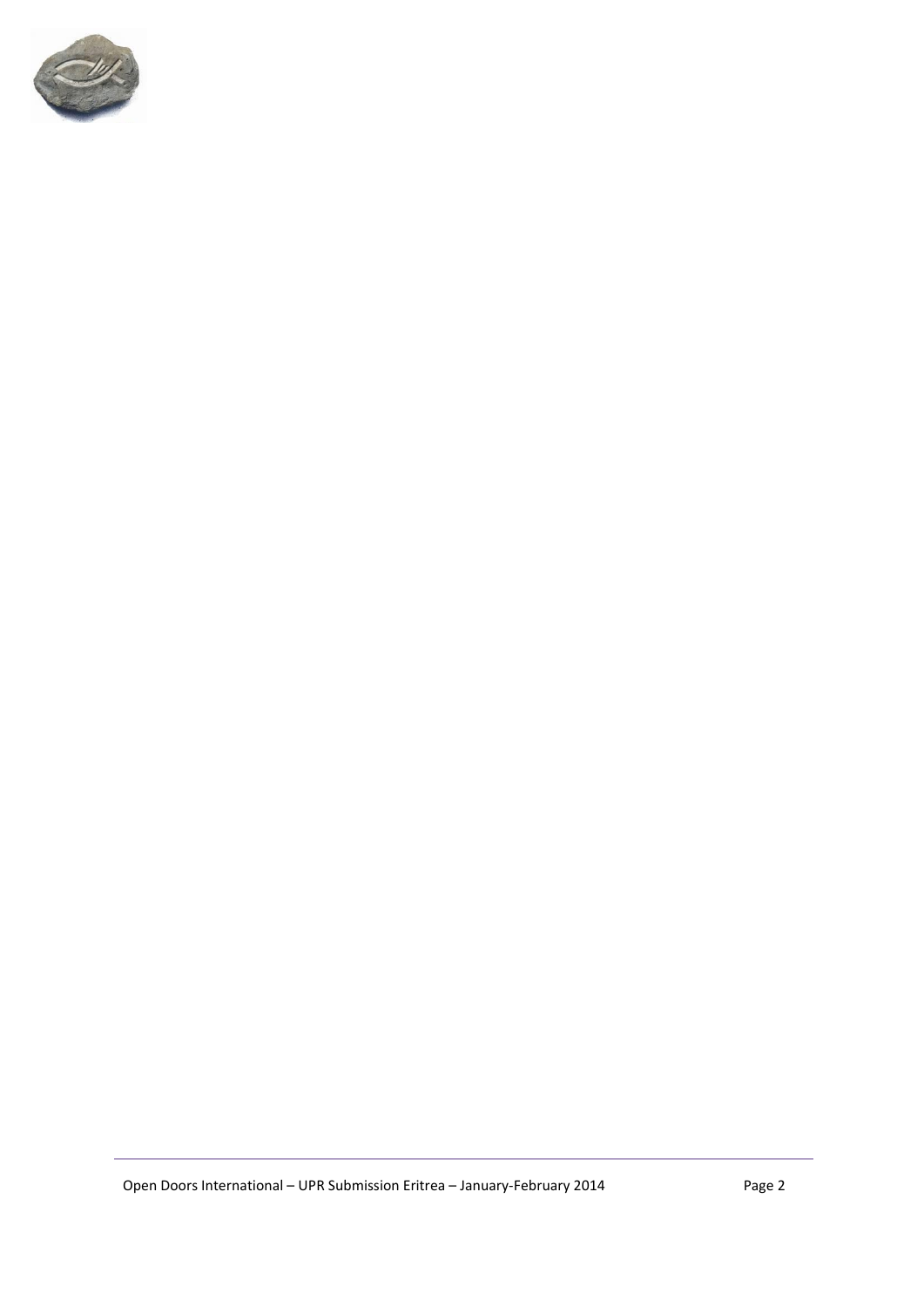

### SUBMISSION TO THE UNIVERSAL PERIODIC REVIEW

# ERITREA

#### 18TH SESSION OF THE UN UPR WORKING GROUP – JANUARY-FEBRUARY 2014

- 1 The Advocacy Department of Open Doors International warmly welcomes the Universal Periodic Review system and trusts it will improve the implementation of fundamental human rights in all UN member states.
- 2 Aligned to the mandate of Open Doors International, this submission focuses on the Right to Freedom of Religion or Belief.
- 3 Open Doors International welcomed the eleven recommendations regarding Freedom of Religion or Belief in Eritrea, made during the first cycle of the Universal Periodic Review.
- 4 It saddens Open Doors International to report that, to our knowledge, the recommendations made during the first cycle have not been implemented so far. There has been no significant improvement in the circumstances of religious communities in Eritrea since the previous Universal Periodic Review. In fact, between our NGO submission in April 2009 and the present, the government's repression of religious groups and entities in the country continued and even intensified.

Open Doors has had several on camera interviews with Christians still living in Eritrea who testify of continued restrictions of their Right to Freedom of Religion or Belief

- 5 An Eritrean church leader in diaspora, who is still closely connected with the Church inside the country<sup>1</sup>, expressed to Open Doors in May 2013 his concerns regarding religious believers in Eritrea. "If I am to describe the situation of religious persecution in Eritrea, I would say it is still at its highest level ever and getting worse," he told Open Doors.
- 6 At the beginning of the year, an editorial in the Hadas Ertra Ministry of Information newsletter vaguely alluded to a plan to eliminate religious elements in Eritrea. It came shortly after security officials arrested several key Muslim leaders. Open Doors sources informed us that since then several church leaders have had to go into hiding, being warned of pending arrests.
- 7 Following the above editorial, the government embarked on a sweeping arrest campaign, moving from town to town to arrest large numbers of Christians. Since the beginning of 2013, security forces have arbitrarily arrested at least 191 Christians.

 $\overline{a}$ 

<sup>1</sup> Name withheld for security reasons.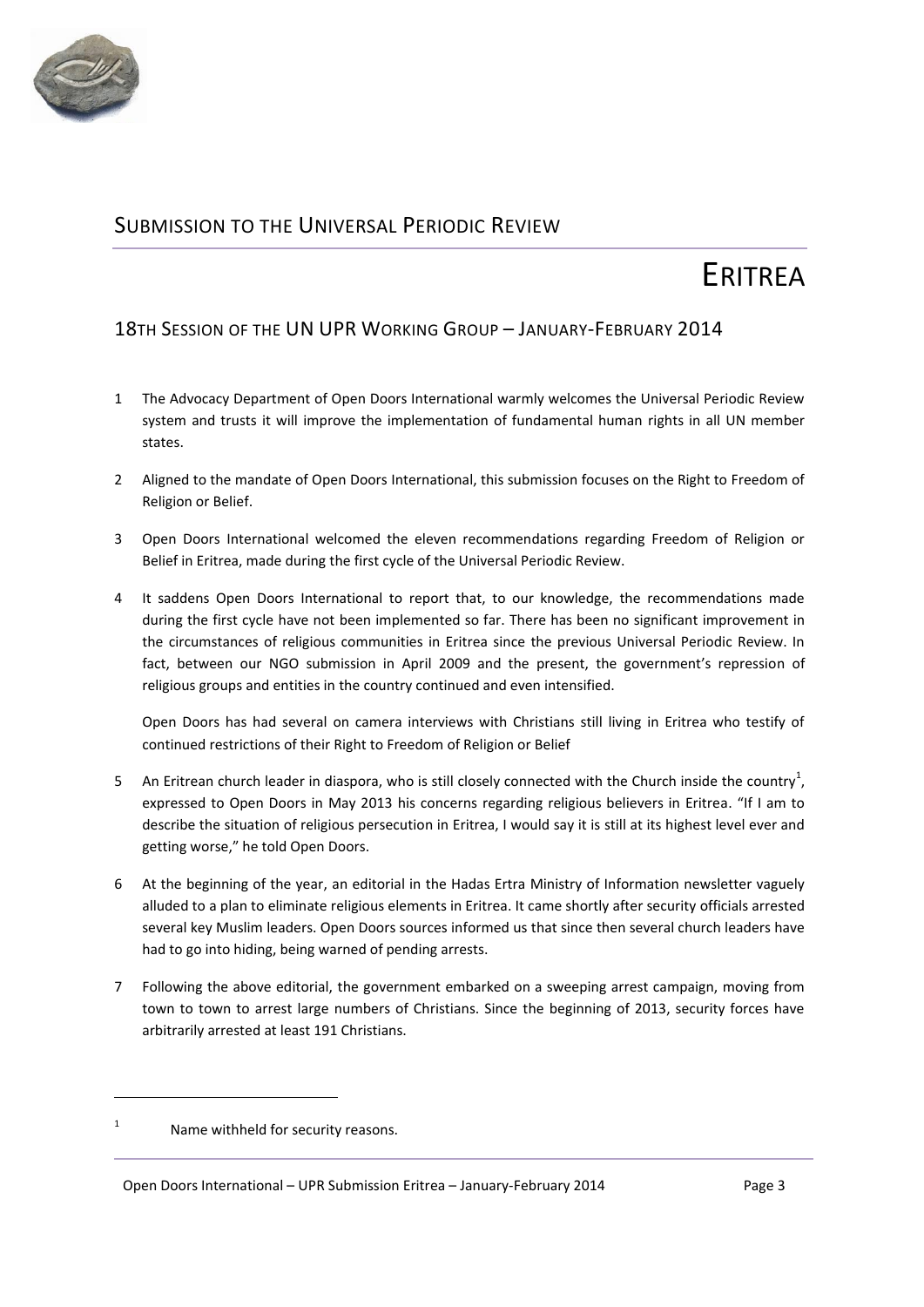

8 To our knowledge those arrested since the beginning of the year, just like those arrested in previous years, have not been formally charged and have not benefited from due legal process. As far as we know, all are kept incommunicado in inhumane conditions and risk torture. Captives are kept in metal shipping containers, underground dungeon-like cells, and police stations. Open Doors is aware of the fact that these prisoners receive insufficient food rations while often being required to perform hard labour.

For example, a pastor was arrested in January. He is a diabetic and Christians fear for his life under his current incarceration conditions. Church leaders are also concerned over the poor health of an elderly woman in her eighties, who was arrested in January. She was kept in an Asmara prison but later moved to a metal shipping container at Mai-Serwa because she refused to sign a recantation declaration.

- 9 Although this campaign has been particularly intense, the arrest of Christians is something that has continued unabated between the previous report and the beginning of 2013. In 2009, sources reported to Open Doors 109 arrests, including 26 Orthodox monks. In 2010, there were at least 132 arrests. In 2011, sources reported 243 arrests, which included 120 members of the recognised Catholic Church. The year 2012 saw at least 80 arrests.
- 10 In one incident in August 2012, seventeen young people were arrested as they were gathered at a home in Keren. From there, the seven women and ten men were marched through the busy town centre while being ridiculed. From the Keren police station where they were held at first, they were taken to the notorious Aderset military camp in Western Eritrea.
- 11 Open Doors is aware of the deaths of at least 22 Christians because of torture, refusal of much needed medical attention and exposure since May 2002. However, it is likely that the actual number is significantly higher since the government never informs family members of deaths. Word on these deaths has been leaked to Open Doors' local sources (see Annex).
- 12 The arrests since October 2009 affected males and females, students and professional people and often include elderly people. Open Doors is aware of cases where mothers with children were arrested.
- 13 Although the persecution against Christians is felt most severely by Christians belonging to the unregistered groups, officially recognised groups have suffered from pressure too. The elderly but deposed Patriarch of the Orthodox Church, Abune Antonios remains under house arrest. There are grave concerns for his health. He is a diabetic, and family members say he is getting insufficient medical attention and not the kind of food required for his medical condition.
- 14 In 1997, the government called out a decree whereby they ordered all religious groups outside of the Eritrean Orthodox Church, the Evangelical Lutheran Church, the Catholic Church, and Islam, to register. The Presbyterian Church, the Methodist Church, the Seventh Day Adventists, and the Bahá'í applied, but have yet to receive a response from the state. The government has told critics that it has placed the process on ice until Eritrea is no longer at war.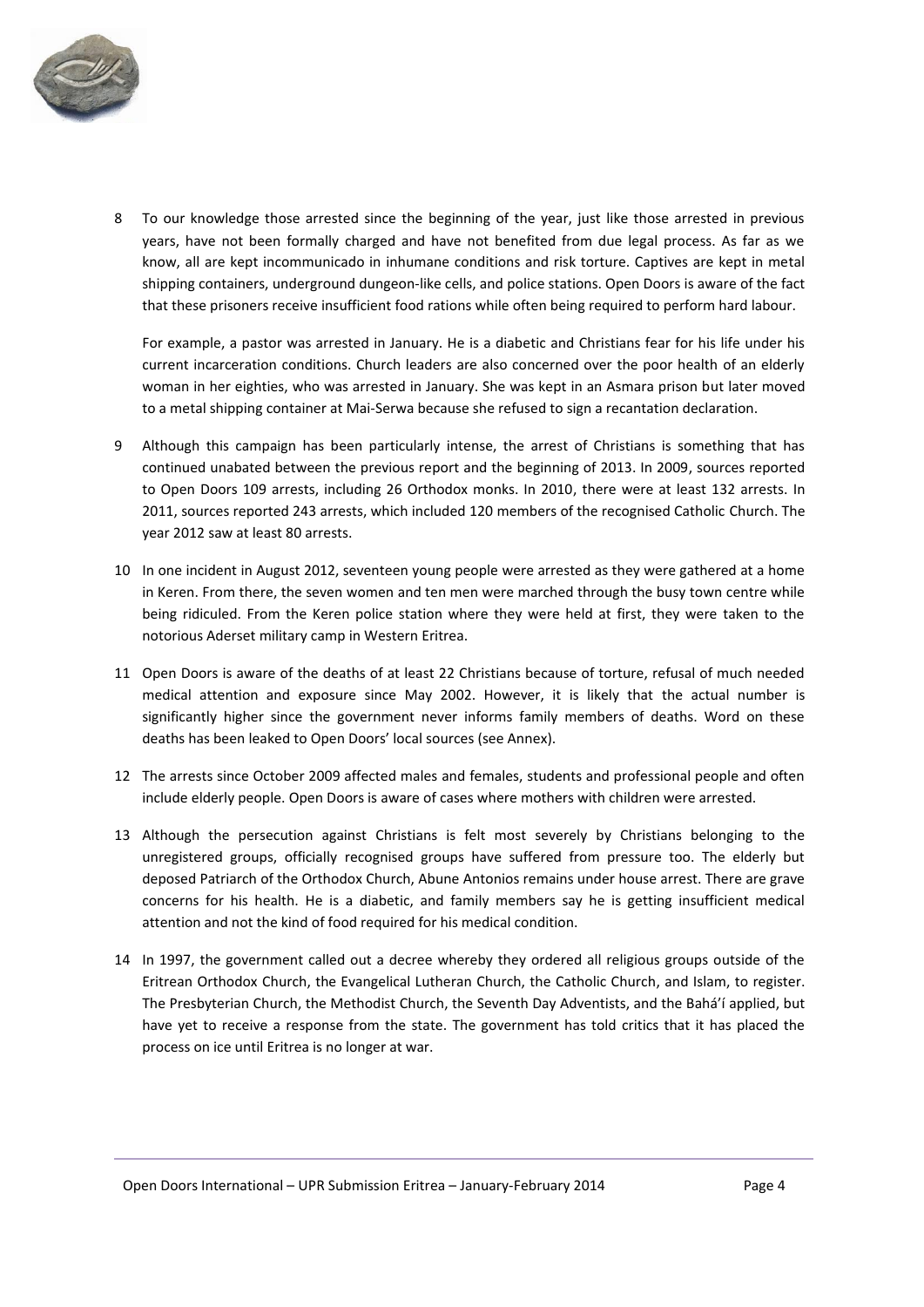

#### **RECOMMENDATIONS**

- 15 The Advocacy Department of Open Doors International urges the Eritrean Government to release all prisoners of conscience immediately.
- 16 Eritrea is a state party to the International Covenant on Civil and Political Rights (ICCPR). The legislation regarding religious groups and organizations falls short to the obligations following this covenant. The registration requirements are complicated and all applications are pending since 2002. The Advocacy Department of Open Doors International urges the government of Eritrea to review the laws regarding religious groups and organizations and make sure that they comply with the obligations under the ICCPR. It also recommends a transparent registration process and asks the Government of Eritrea to recognize the applicants as soon as possible.
- 17 Open Doors International Advocacy Department urges to end the practise of incommunicado detentions and corporal punishment.
- 18 The Advocacy Department of Open Doors International urges the Eritrean Government to invite the UN Special Rapporteur on Freedom of Religion or Belief
- 19 The Advocacy Department of Open Doors International urges the Eritrean Government to invite the UN Special Rapporteur on Torture and other Cruel, Inhuman, or Degrading Treatment or Punishment, as well as the International Committee of the Red Cross to assess the situation regarding the treatment of prisoners in Eritrea.
- 20 The Advocacy Department of Open Doors International welcomes the Special Rapporteur on the situation of Human Rights in Eritrea, and calls upon the government of Eritrea to cooperate fully with the mandate and to permit the Special Rapporteur access to visit the country.
- 21 Democratisation in Eritrea, if any, is in a dormant state and the Constitution of 1997 still has to be implemented. Almost all national and international NGOs are prevented to operate. Open Doors International Advocacy Department is convinced that a vibrant civil society is crucial for the well-being of a country and its people. It therefore recommends the government of Eritrea to withdraw restrictive NGO laws enabling civil society to organize itself and make itself heard.
- 22 The Advocacy Department of Open Doors calls on the Eritrean Government to allow for a structural and constructive engagement between the government and all Eritrean faith groups and civil society more in general, on the wellbeing of the country.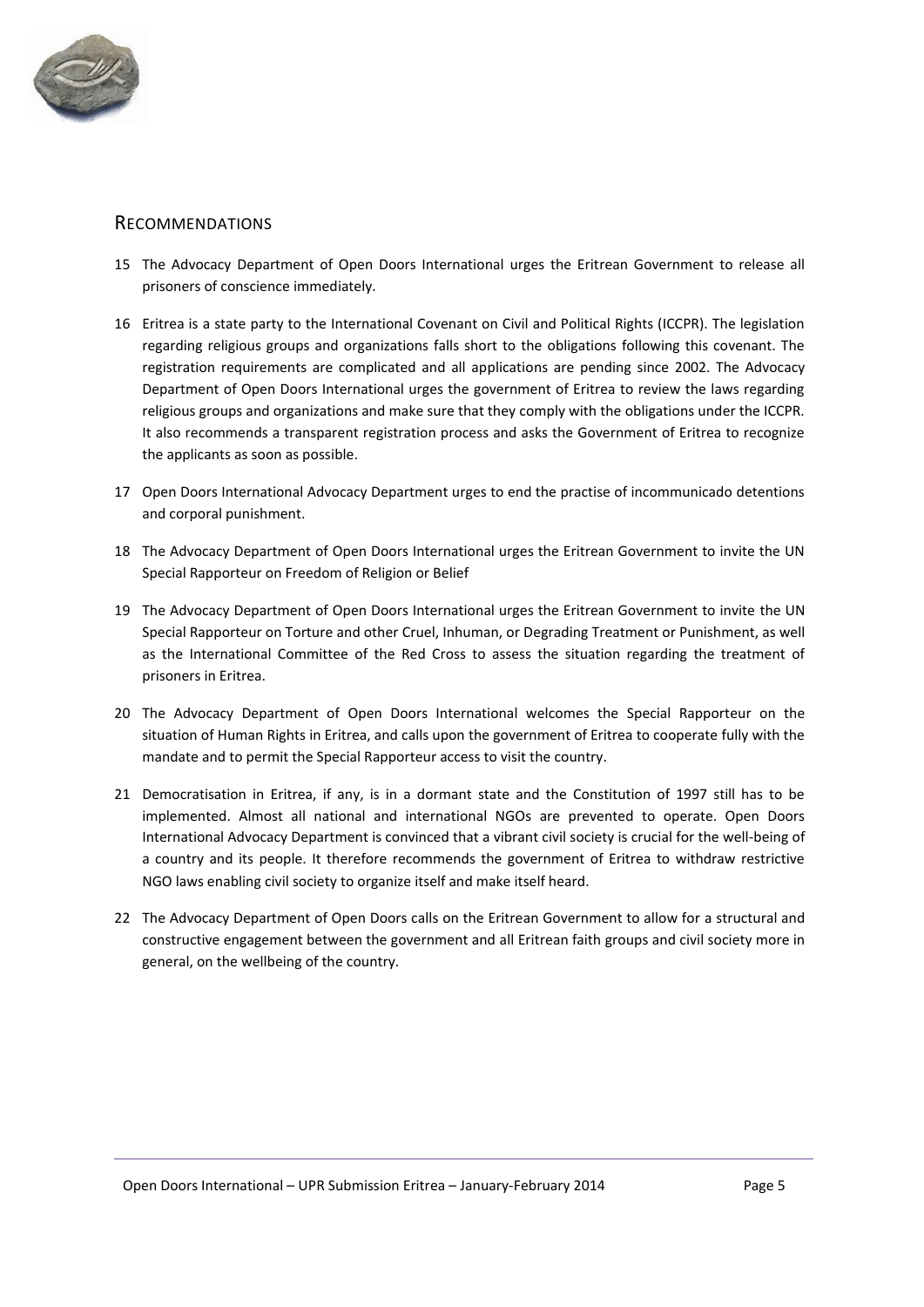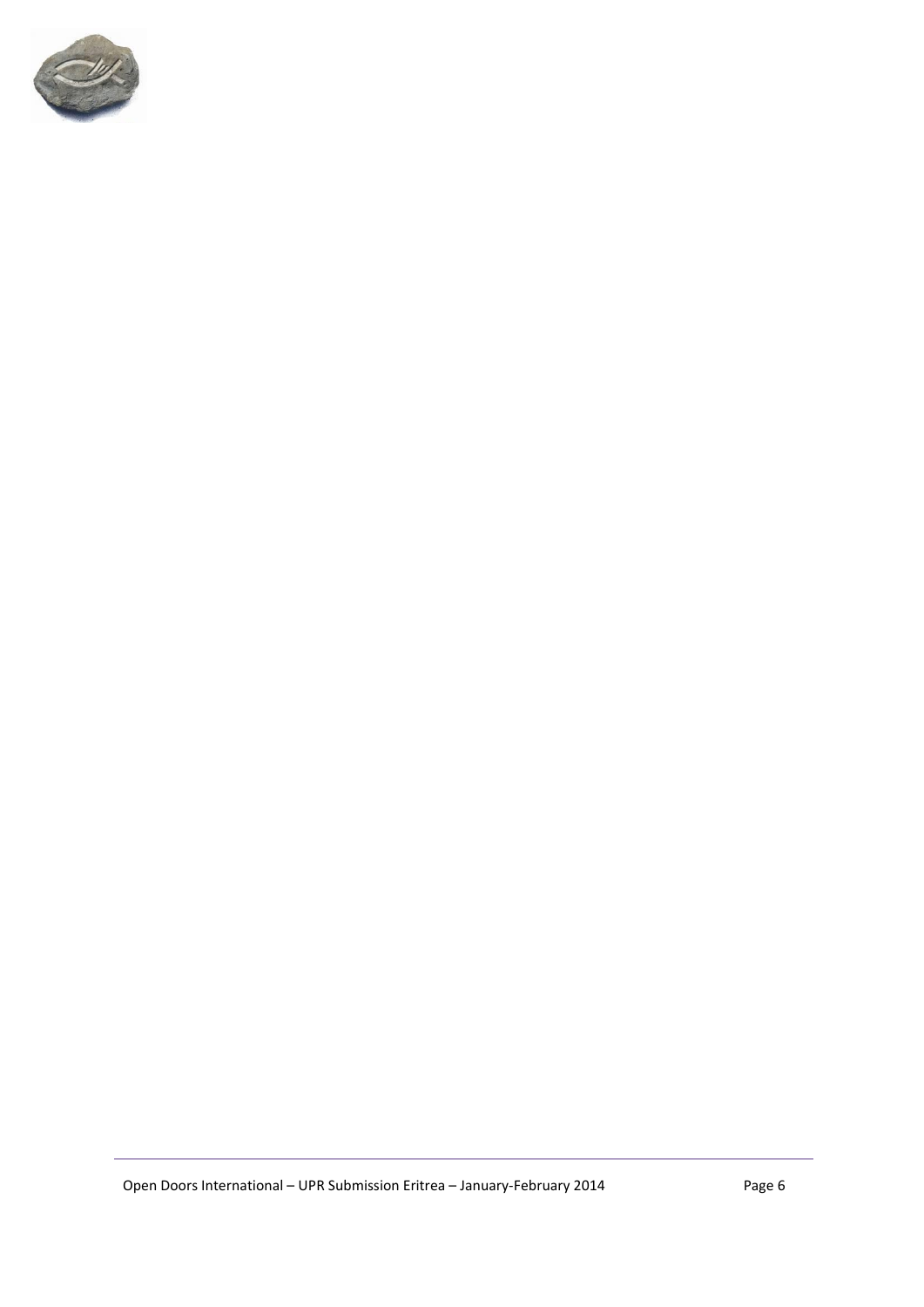

### **ANNEX**

#### LIST OF NAMES OF CHRISTIANS WHO DIED IN PRISON

Open Doors is aware of the deaths of at least twenty-two Christians because of torture, refusal of much needed medical attention and exposure since May 2002. However, it is likely that this number is significantly higher since the government never informs family members of deaths.

- 1. Immanuel Andegergesh, male, aged 23, died October 2006 in Adi-Quala due to torture and dehydration
- 2. Kibrom Firemichel, male, aged 30, died in Adi-Quala October 2006 due to torture and dehydration
- 3. Magos Solomon Semere, male, aged 30, died in February 2007 in Adi-Nefase due to torture and pneumonia
- 4. Nigsti Haile, female, aged 33, died in Wi'a Military in September 2007 due to torture
- 5. Azib Simon, female, aged 37, died in Wi'a in July 2008 due to torture and Malaria
- 6. Teklesenbet Gebreab Kiflom, male, aged 36, died in Wi'a in October 2008 due to torture and malaria
- 7. Mogos Hagos Kiflom, male, aged 37, died in January 2009 due to torture
- 8. Mehari Gebreneguse Asgedom, male, aged 42, died of torture and diabetes complications in January 2009
- 9. Yemane Kahasay Andom, male, aged 43, died of malaria coupled with torture and solitary confinement conditions in July 2009.
- 10. Mesfin Gebrekristos, male, age unknown, died in September 2009 in Wi'a Military camp of Meningitis
- 11. Hana Hagos Asgedom, female, aged 41, died in Alla Military Camp in January 2010
- 12. Efrem Habtemichel Hagos, male, aged 37, died in March 2010 in Adi-Nefase Military camp in solitary confinement due to malaria and pneumonia and refusal of medical treatment.
- 13. Senait Oqbazgi Habta, female, aged 28, died in Sawa Medical Centre from prolonged anaemia and malaria for which she was refused proper treatment in April 2010
- 14. Ferewini Gebru Tekleberhne, female, aged about 35, shot dead in November 2010 while trying to escape from Sawa where she had been kept in metal shipping container for the past two years
- 15. Seble Hagos Mebrahtu, female, aged 27, died in Sawa military training centre in January 2011 from torture and malaria for which she was refused treatment.
- 16. Hiwet Gebremichel Tesfu, female, aged 23, died in Alla military camp, Jul 2011, from torture and being denied medical treatment.

Open Doors International – UPR Submission Eritrea – January-February 2014 - Annex Page i